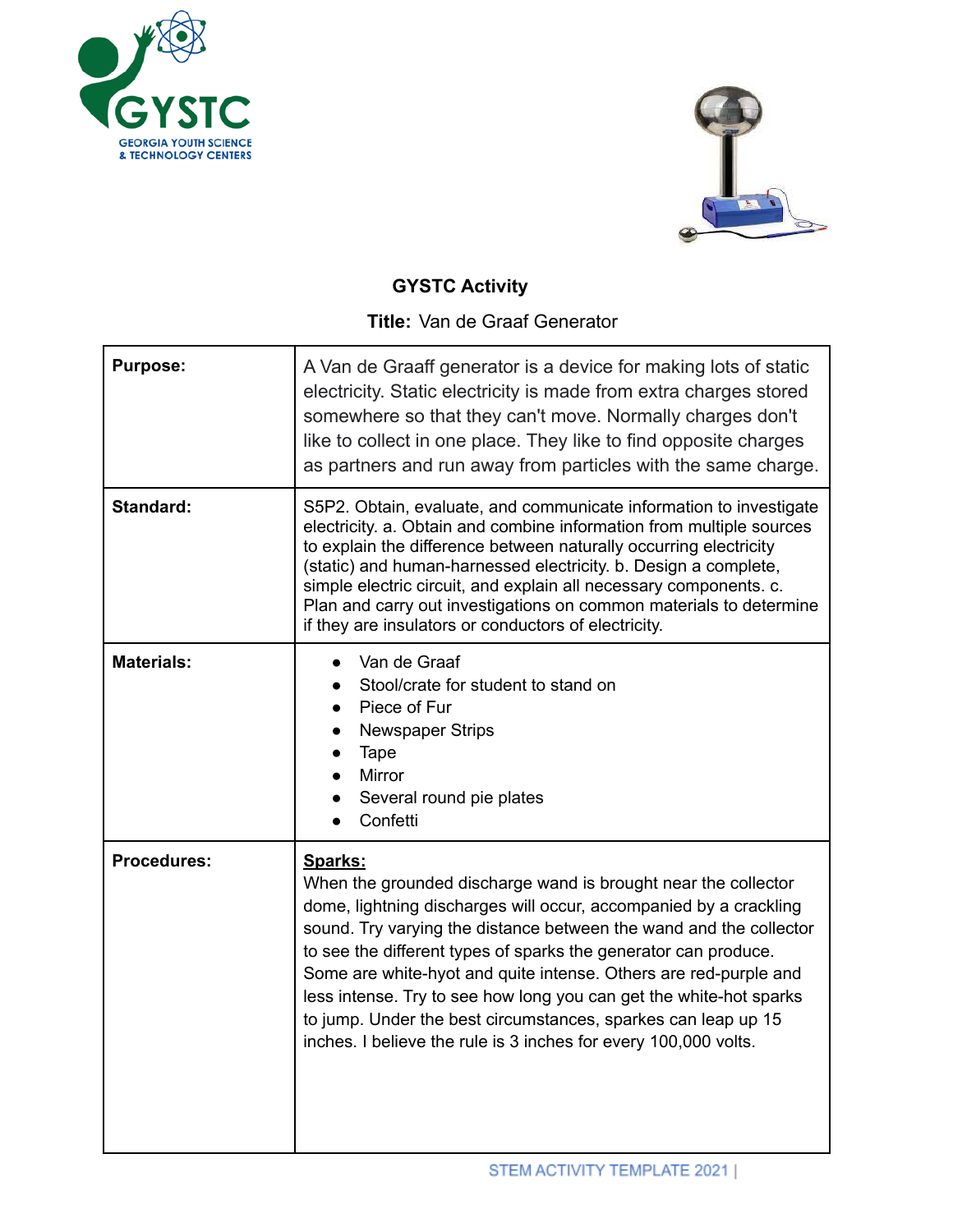|                           | <b>Current Kills, not Voltage:</b><br>If you feel adventurous, you can try discharging the generator<br>without the wand. Bring the side of your forearm near the collector.<br>Do not allow the generator to run long before doing this. If you come<br>up on it pretty fast it won't have time to accumulate a lot of charge<br>and you can zap yourself with relatively little pain.<br><b>Hair Raising:</b><br>Please place hands on generator while standing on the stool.<br>Turn the generator on and wait. Your volunteer's hair will begin to<br>alleviate by electrostatic repulsion. Show your student the results in<br>a mirror, but stay a safe distance away. When they are done, turn off<br>the generator. Tell your student to remove their hand. Discharge the<br>generator with the discharge wand. Tell your student to "shake off"<br>the excess charges before stepping off the footstool. This will<br>reduce or eliminate the shock. |
|---------------------------|---------------------------------------------------------------------------------------------------------------------------------------------------------------------------------------------------------------------------------------------------------------------------------------------------------------------------------------------------------------------------------------------------------------------------------------------------------------------------------------------------------------------------------------------------------------------------------------------------------------------------------------------------------------------------------------------------------------------------------------------------------------------------------------------------------------------------------------------------------------------------------------------------------------------------------------------------------------|
|                           | More Demos:                                                                                                                                                                                                                                                                                                                                                                                                                                                                                                                                                                                                                                                                                                                                                                                                                                                                                                                                                   |
|                           | Lay a piece of animal fur on the generator and turn it on. The<br>hairs on your arm will stand up. Bring your hand near the fur<br>and away from the fur. If you do it right you can make the fur<br>look as if it were being animated by a mad scientist.                                                                                                                                                                                                                                                                                                                                                                                                                                                                                                                                                                                                                                                                                                    |
|                           | Lay the stack of the pie plates on the generator and turn it<br>$\bullet$<br>on. The plates will rise off one at a time by electrostatic<br>repulsion as if it were an armada of UFOs. Drop confetti on<br>the generator and turn it on. The confetti will fly off.<br>Tear long narrow strips of newspaper to align themselves<br>with the electrostatic field.                                                                                                                                                                                                                                                                                                                                                                                                                                                                                                                                                                                              |
| <b>Science Behind It:</b> | A Van de Graaff generator pulls electrons from the Earth,<br>moves them along a belt and stores them on the large sphere.<br>These electrons repel each other and try to get as far away<br>from each other as possible, spreading out on the surface of<br>the sphere.                                                                                                                                                                                                                                                                                                                                                                                                                                                                                                                                                                                                                                                                                       |
| <b>Questions to Ask:</b>  | 1. What happens when you touch a Van de Graaff generator?                                                                                                                                                                                                                                                                                                                                                                                                                                                                                                                                                                                                                                                                                                                                                                                                                                                                                                     |
|                           | 2. Why does a Van de Graaff make your hair stand up?                                                                                                                                                                                                                                                                                                                                                                                                                                                                                                                                                                                                                                                                                                                                                                                                                                                                                                          |
|                           | 3. What is it called when electrons jump off?                                                                                                                                                                                                                                                                                                                                                                                                                                                                                                                                                                                                                                                                                                                                                                                                                                                                                                                 |
|                           |                                                                                                                                                                                                                                                                                                                                                                                                                                                                                                                                                                                                                                                                                                                                                                                                                                                                                                                                                               |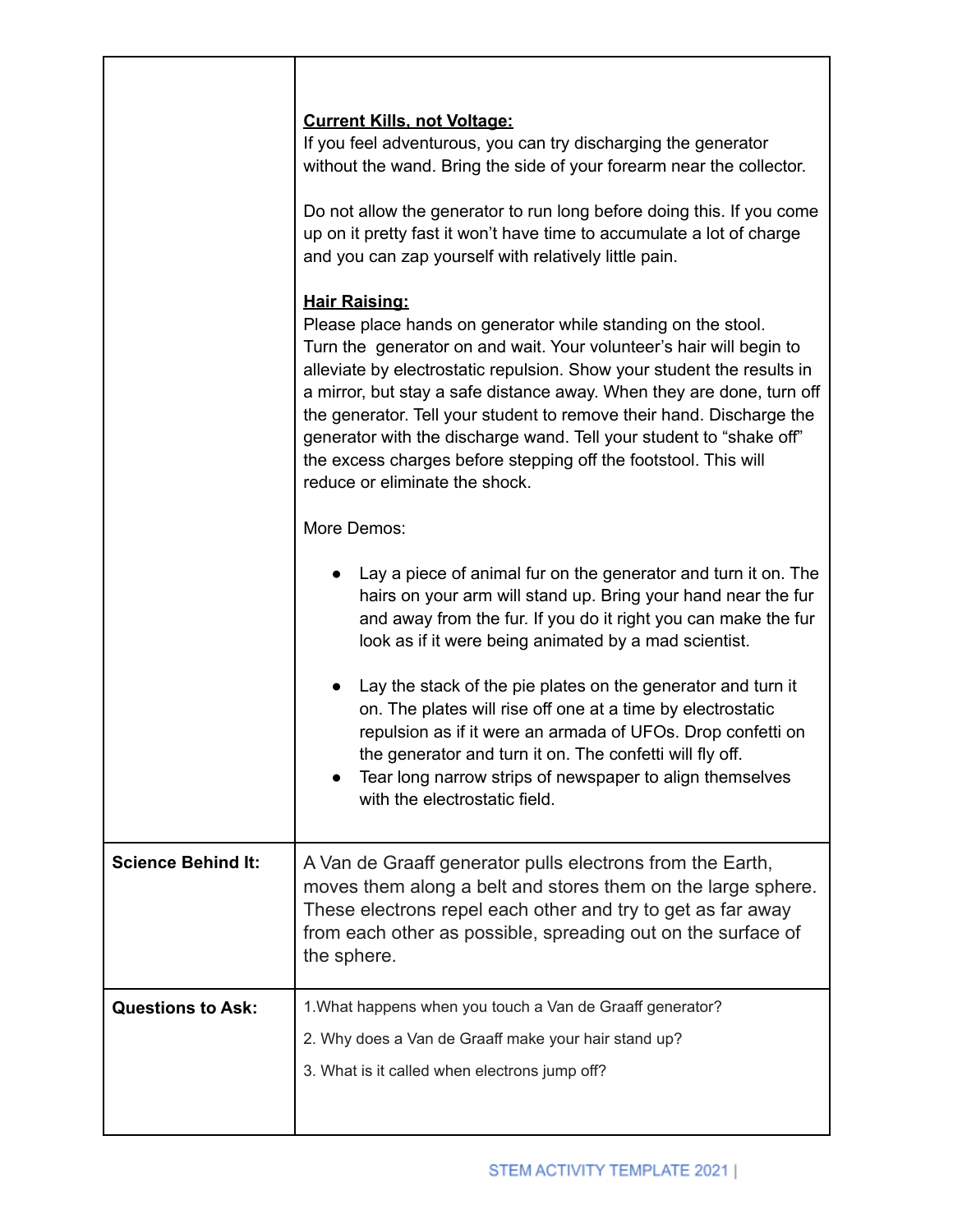STEM ACTIVITY TEMPLATE 2021 |